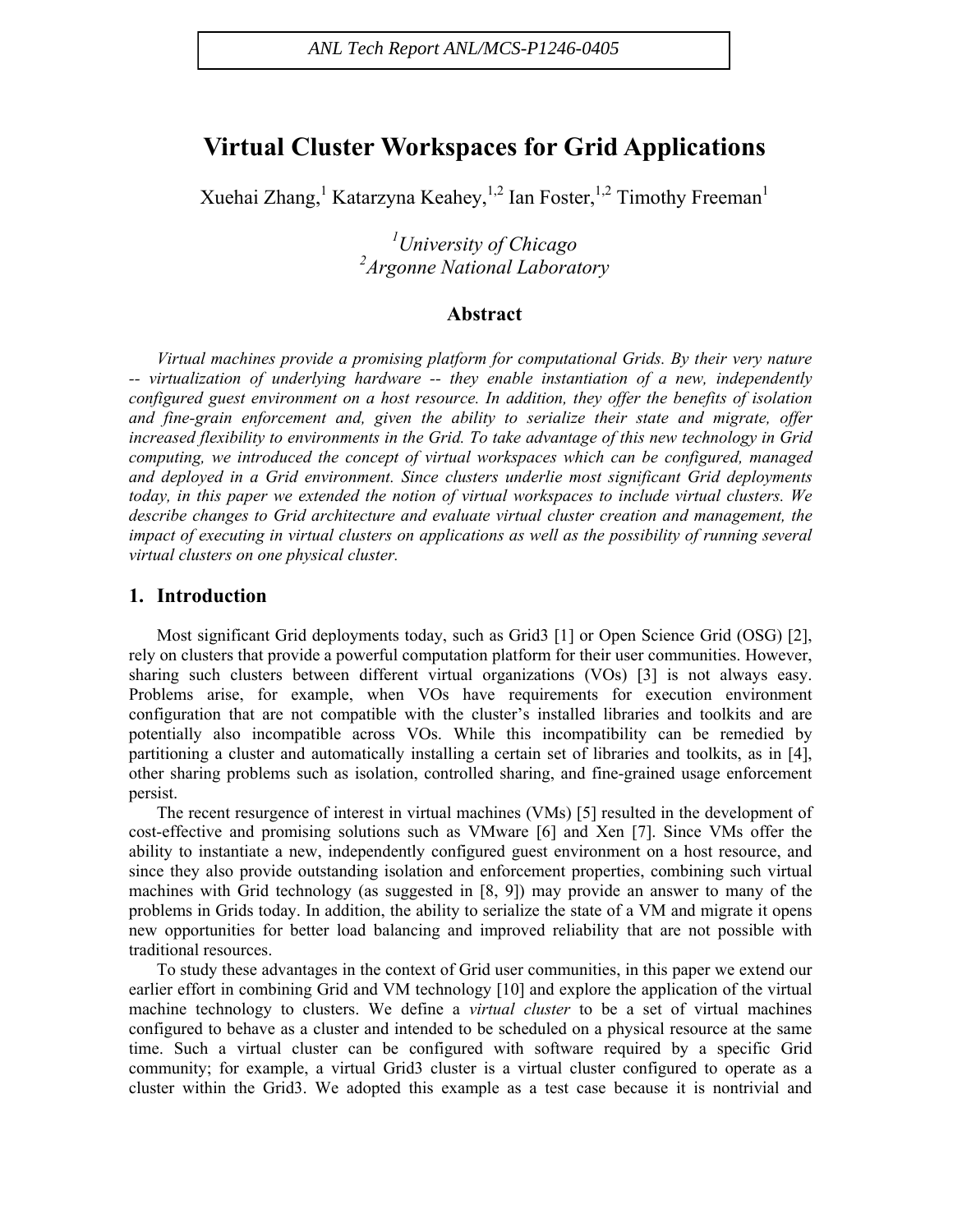provides access to interesting application workloads. Moreover, success with this case will provide a convincing demonstration to a major application community of the feasibility of virtual cluster technology.

Specifically, in this paper we extend the definition of a virtual workspace [10] to encompass the notion of a cluster. We describe extensions needed for workspace definition, architecture extensions, and changes to Grid services supporting workspace definition and deployment. In this context, we describe how such technology can be used to build Grid3 clusters. We use the BLAST application [11] from the Grid3 GADU project [12] to evaluate the impact of running in a virtual cluster on Grid3 workloads. To gain further insight into the trade-offs associated with the use of virtual clusters, we compare the cost of using a virtual cluster with the cost of deployment and management of a virtual cluster and consider scenarios in which multiple virtual clusters, owned by different virtual organizations, could be run on the same physical cluster.

The rest of this paper is organized as follows. Section 2 provides background on relevant virtualization efforts. Sections 3 and 4 describe conceptual and architectural extensions to the virtual workspace needed to accommodate virtual clusters; Section 4 also describes the virtual cluster implementation used in this project. Section 5 describes experimental evaluation of virtual cluster deployment and management, running application workloads, and running multiple virtual clusters on one real cluster. We conclude in Section 6 with comments on future work.

# **2. Virtualization and Grid Computing**

A virtual machine [5] is an emulation of lower layers of a computer abstraction on behalf of higher layers. A VM representation contains a full image of RAM, disk, and other devices. A virtual machine monitor (VMM) is a software process that manages the hardware resources of the real machine among instances of VMs, thus allowing multiple instances of VMs to run simultaneously on the same hardware. Recent, widespread interest in virtualization led to the development of new and efficient virtualization projects such as VMware [6] and Xen [7].

With superior isolation properties, fine-grained resource management, and the ability to instantiate independently configured guest environments on a host resource, virtual machines provide a good platform for Grid computing [8, 9]. The In-Vigo project [13, 14] and the associated Virtuoso project [15] explored some of the issues involved in combining Grid and virtual machine technology especially as relates to networking and deployment. Our approach differs in that it focuses on virtual workspaces, first-class entities that need to be managed independently of their deployment, treating virtual machines as one of their implementations (infrastructure based on dynamic accounts [16] provides another one).

Driven by community requirements, we also focus on clusters as a primary Grid platform. Such a focus has been recognized by other groups. The Cluster on Demand infrastructure [4] first introduced the notion of a virtual cluster (albeit in its first iteration not using virtual machines). We recognize this effort as complementary to our work; our long-term focus is on describing and managing clusters in the Grid rather than developing tools of local control. Another relevant effort is an exploratory project [17] evaluating virtual machines for Grid computing in clusters: although the authors do not propose a specific architecture, many of the questions they pose are similar to ours.

# **3. Virtual Clusters**

As described in [10], a virtual workspace is composed of workspace metadata (represented as an XML Schema) and implementation-specific information such as a pointer to the image of a VM implementing a given workspace. The intent of the metadata is to capture workspace requirements in terms of virtual resource, software configuration, and other salient characteristics. In this section,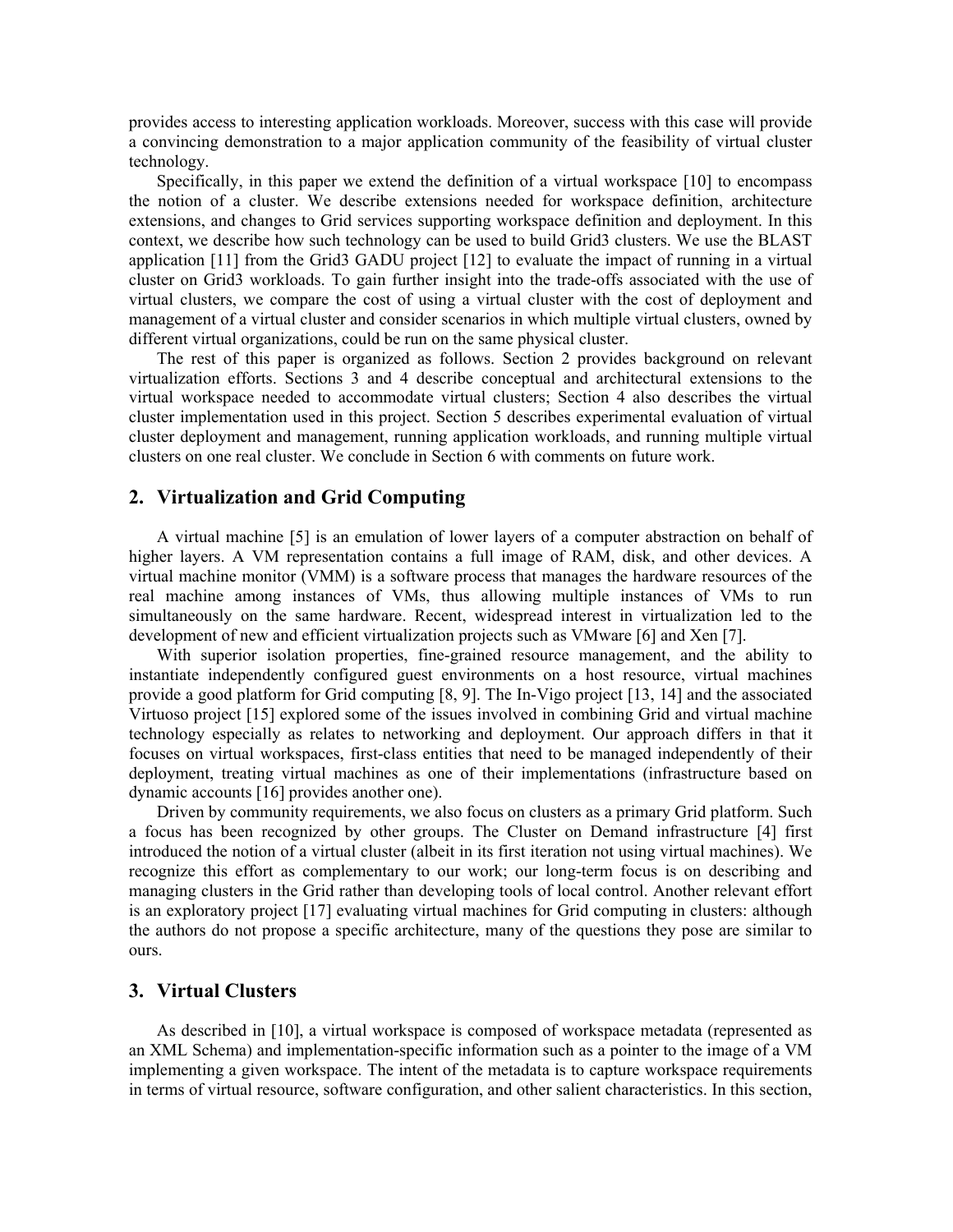we describe the extensions to the workspace metadata and implementation necessary to represent a new type of workspace: a virtual cluster. We introduce the term *atomic workspace* to describe a workspace consisting of a single execution environment and *cluster workspace* to describe a virtual cluster.

#### **3.1. Virtual Cluster Description**

Following conventions common in Grid3 and OSG, we distinguish two kinds of nodes in a virtual cluster: a head-node and worker nodes. The purpose and configuration of a head-node are typically different from those of worker nodes, especially in software and operational setup. Although worker node configurations are similar, they may be assigned different names or their status may be different (for example, some nodes may not be operational). For these reasons, we represent each node of a cluster by a separate atomic workspace, each with its own metadata and image handle, as described in [10]. A set of atomic workspaces representing the nodes of the cluster is then wrapped by an XML section containing the information about the cluster as a whole such as its type (cluster/atomic), name, number of nodes, or time it was instantiated. All other information about a workspace is derived from the metadata of the atomic workspaces describing those nodes.

```
<xs:simpleType name="vwType"> 
    <xs:restriction base="xs:string"> 
       <xs:enumeration value="cluster"/> 
       <xs:enumeration value="atomicvm"/> 
    </xs:restriction> 
</xs:simpleType> 
<xs:element name="virtualWorkspace"> 
    <xs:complexType> 
       <xs:sequence> 
              <!—- "generic" section --> 
              <xs:element name="type" type="vwType" default="cluster"/> 
              <xs:element name="nodeNumber" type="xs:integer"/> 
              <xs:element name="name" type="xs:string"/> 
              <xs:element name="creationTime" type="xs:dateTime" 
                          minOccurs="0"/> 
             \langle -\rangle a list of head node and worker nodes \langle -\rangle <xs:element ref="hn:headnode"/> 
              <xs:element ref="wn:workernode" minOccurs="0"/> 
       </xs:sequence> 
    </xs:complexType> 
</xs:element>
```
#### **3.2. Virtual Cluster Implementation**

A virtual cluster workspace is implemented in terms of multiple virtual machine images. However, since it would be wasteful to stage several copies of potentially identical worker node images, we preserve that appearance while using various optimization strategies and image reconstruction. The simplest optimization strategy is image cloning: we transfer only one image for all the worker nodes and one image for a head node, and then clone the worker node images at staging or deployment time. This will work for a set of shutdown images but not necessarily for paused images (i.e., images including serialized RAM with execution in progress). We can further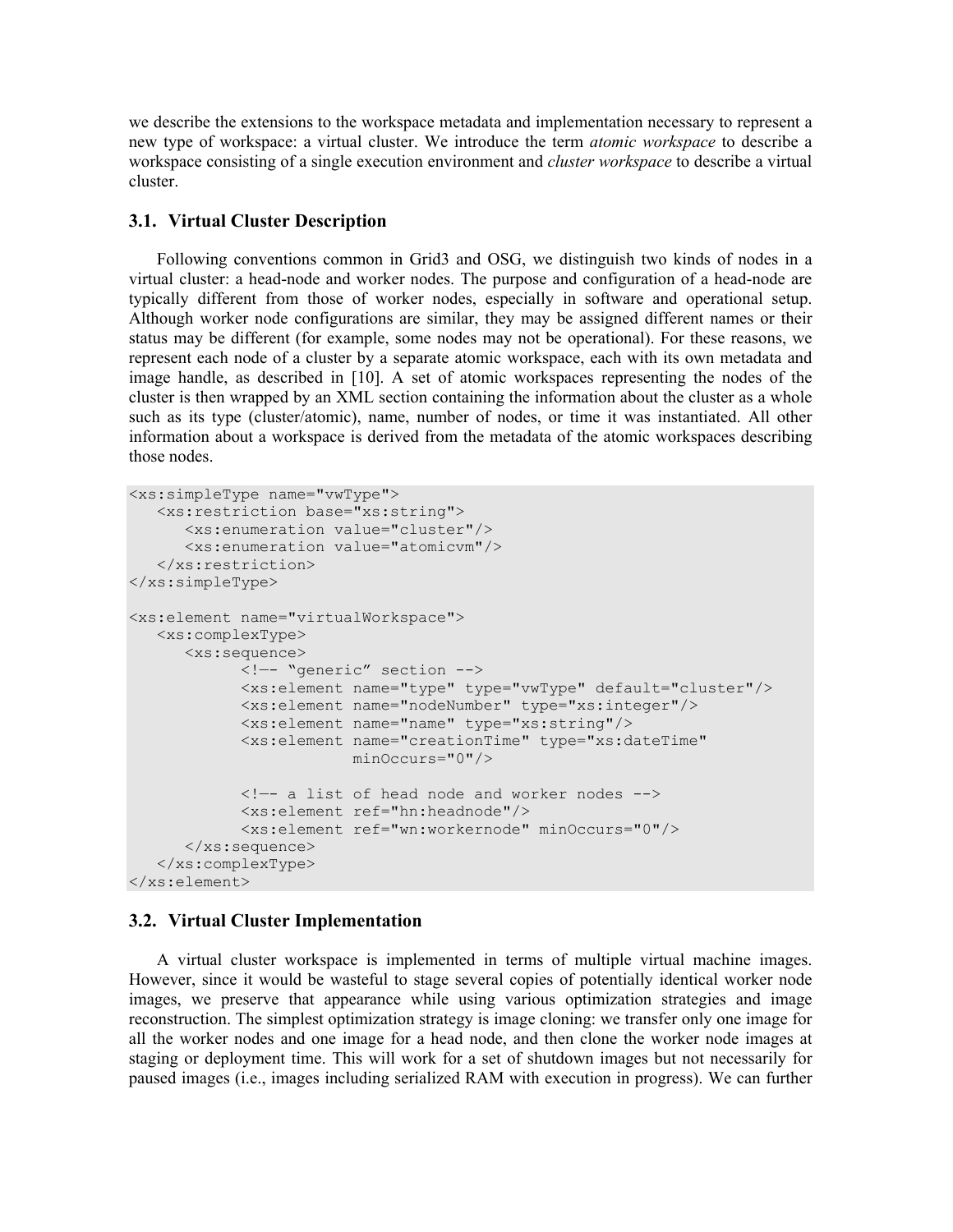leverage the understanding of image structure to put together the disk content of a VM on the fly: for example, Xen represents the disk associated with an image as a set of partitions each represented by a separate file; these partitions can be mounted on deployment. Some of them may be available locally reducing staging time of VMs. In cases where differences between images are less well articulated, we can experiment with different techniques such as described in [10].

# **3.3. Configuring a Grid3 Virtual Cluster**

Grid3 [1] and Open Science Grid [2] support production-quality petascale Grid infrastructure for large-scale scientific applications. Membership in these Grids imposes configuration constraints on the participating sites. These requirements include specific versions of operating system, NFS running across the head node and worker nodes, a scheduler (such as PBS [18]), and potentially other software. We used the guidelines available in [19] to prepare the configuration of our virtual cluster; similar guidelines could be used to prepare clusters for other communities and organizations. After a Grid3 cluster workspace configuration is created in the VW Repository, the virtual cluster can be deployed using the services described below.

## **4. Interacting with Virtual Clusters**

As described in [10], our architecture is based on two sets of services: VW Repository which allows authorized Grid clients to configure, manage, and inspect workspaces; and VW Manager, which orchestrates workspace deployment. Configuration and management include actions such as adjusting the software configuration of a workspace or extending its lifetime. While the current creation process relies on pre-created images, we are working on incorporating various increasingly interesting configuration options relying on technologies such as Pacman [20] or SmartFrog [21]. Workspace deployment typically involves communication with a VMM running on a physical host.

In this section we describe the changes to the architecture needed to support virtual cluster workspaces.

### **4.1. Virtual Workspace Manager**

The VW Manager is implemented as two Web Service Resource Framework (WSRF) [22] services: VW Manager Factory and VW Manager Service.

The primary VW Manager Factory operation is **create**: it creates an "active workspace" resource and starts the VM associated with the workspace reference provided as input. To allow better control of potentially heavyweight actions, we exposed two additional operations in this interface: **load**, which loads the VM image corresponding to a virtual machine into the VMM, and **stage**, which stages data necessary to workspace deployment (i.e., the VM image) to the resource where it is to be deployed. If the stage operation has not been called before load, the load operation will call it, and if load has not been called before create, it will be called by the create operation. In general however, the staging operation need not be associated the VW Manager. In the future, we plan to experiment with the Replica Location Service (RLS) [23] via the VW to keep track of and manage copies of VM images associated with specific workspaces.

The VW Manager Service implements the following operations: **pause/unpause**, which pauses/unpauses the VM associated with an identified workspace; **stop**, which shuts down the VM associated with a workspace; and **unstage,** which releases the local hold on workspace data. After the unstage operation, the client may no longer assume that workspace data is available locally.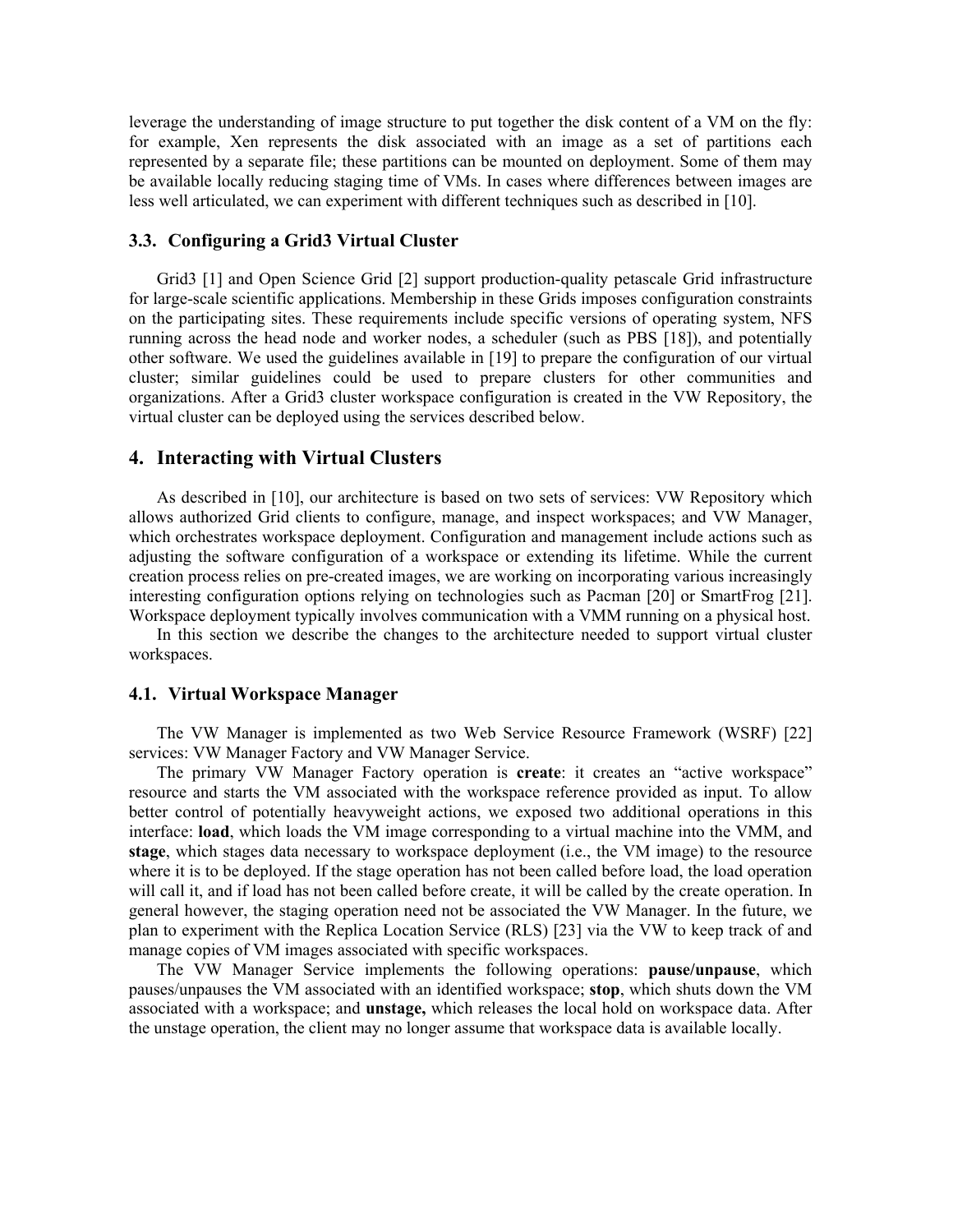### **4.2. VW Manager for a Virtual Cluster: Modus Operandi**

The interaction with the VW Manager takes place as shown in Figure 1. A workspace is staged to the VW Manager running on the head node of the physical cluster with a workspace as argument. The head node's VW Manager first establishes whether the workspace is a virtual cluster using the type element described in Section 3.1. For a cluster workspace, it orchestrates the networking (see Section 4.3) and other administrative information (modifying workspace implementation to reflect this configuration if needed) for each worker node workspace and stages the worker node workspaces as well as the image reconstruction instructions to the VW Managers running on the nodes hosting the worker nodes.



**Figure 1: Physical and virtual clusters: the gray areas denote a virtual cluster.** 

The load and start operations are simply concurrently repeated to all the VW Managers on the cluster, as are the pause, stop, and unstage operations. When a virtual cluster is deployed on a physical cluster, a GRAM service comes up as part of the head node startup operation and advertises its EPR. A client can then use GRAM to submit jobs to the virtual cluster.

#### **4.3. Implementation Details**

We make the following assumptions about the physical cluster that will host virtual clusters. Each machine on the cluster (worker nodes as well as the head node) must run the Xen 2.0 VMM, GT4 and the VW Manager. We also assume GridFTP [24] installation used to transfer images from head node to worker nodes.

Networking has been handled as follows. All nodes in the virtual cluster are assigned addresses from a private network sharing the same subnet as the physical cluster and are thus able to communicate among themselves. The VW Manager keeps track of the IP addresses of physical nodes as well as available segments of unused IP addresses and assigns segments at the time of staging.

The virtual head node is equipped with two virtual network cards: one with a public IP address (allocated from a reserved pool) and one with a private IP. The VW Manager configures its Xen configuration file by adding relevant virtual network card information. Since only one address can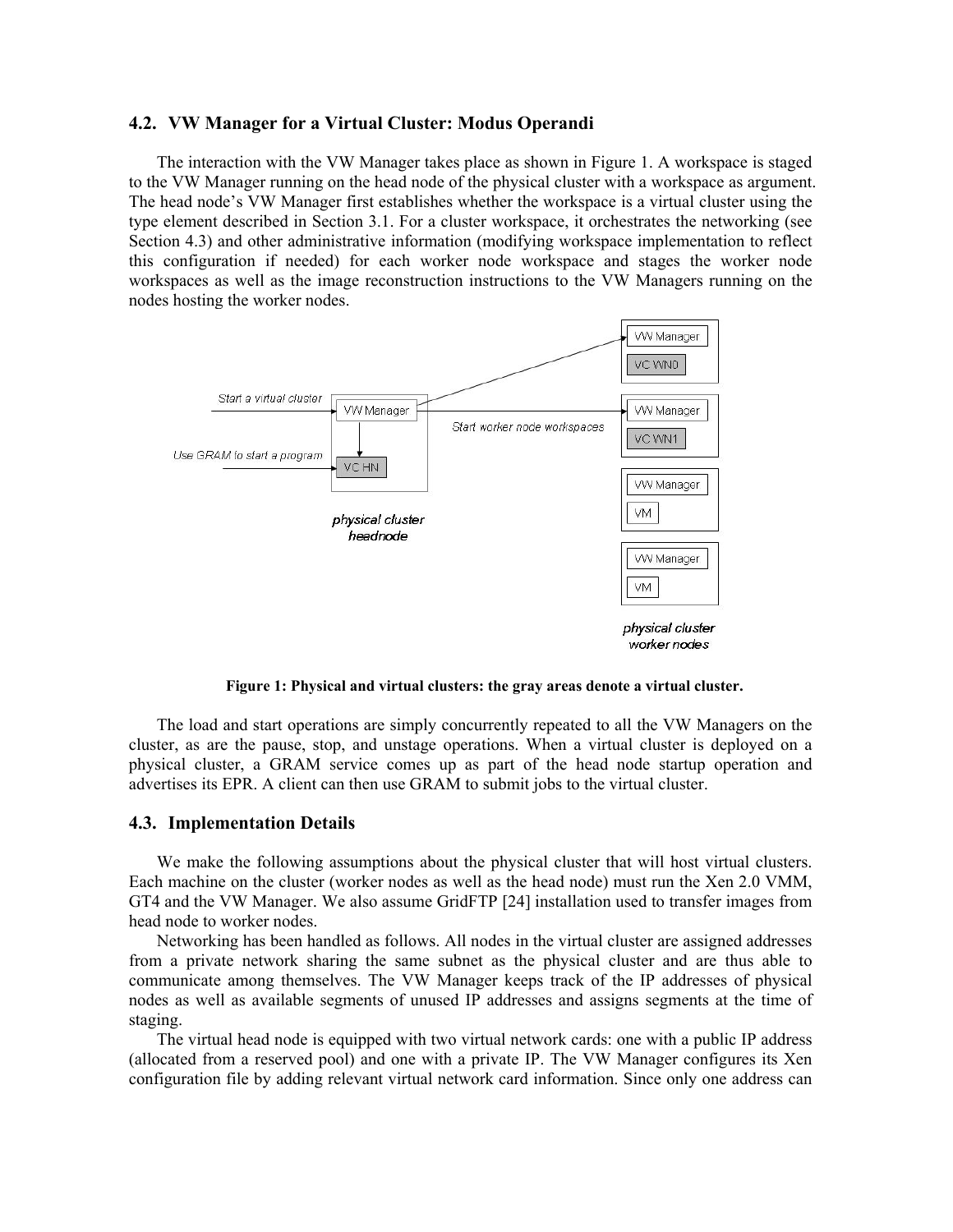be configured by modifying the Xen configuration file, it then mounts the virtual head node image and configures the /etc/network/interfaces file to add information about the second virtual network card. A client can submit jobs by using the external IP address but does not communicate with nodes inside the cluster.

# **5. Experimental Results**

To assess the practicality and trade-offs involved in using a virtual cluster, we ran experiments evaluating its startup time and management time, the impact of running on a virtual cluster for applications, and the feasibility of sharing a resource between more than one virtual cluster.

We ran our experiments on a testbed constructed on top of the Chiba City cluster at Argonne National Laboratory (ANL) [25]. We divided the testbed into two sections: Xen-enabled and pure Linux (running no Xen software). Each section includes 8 nodes on a 100 Mbps LAN. Each node is equipped with two 500 MHz Intel PIII CPUs (with a 512 KB cache per CPU), 512 MB main memory, and 9GB of local disk. All the nodes run Linux kernel 2.4.29.

Nodes of the Xen-enabled section were configured with Xen 2.0 distribution (domain 0 runs port of Linux 2.4.28 and the user domain runs port of Linux 2.6.10) and rebooted with XenoLinux. Domain 0 was booted with 128 MB memory, while the user domain (unless specified otherwise) was booted with 360 MB. Nodes of the straight Linux section were running Linux 2.4.29 without SMP.

# **5.1. Creating and Interacting with a Virtual Cluster**

In this group of experiments we look in detail into the actions required for creation and management of a virtual cluster. In the first experiment, we evaluate virtual cluster staging, and in the second the time spent on significant virtual cluster operations described in Section 4.1.

To evaluate staging, we assume that all the relevant workspace data as described in Section 3.2 has already been staged in to the local disk of the head node of the physical cluster. This data contains one head node image and one worker node image. The objective of the test is to evaluate how long it takes to stage virtual worker node images configured to requirements described in Section 3.3 to physical nodes so that they are ready for deployment.

The staging time will clearly depend on the size of VM nodes. Table 1 shows the information about the VM images for virtual cluster head node and worker node. Normally, a Xen image contains a configuration file, disk image, and optionally a representation of RAM if is a paused image. Since we start with "cold" images (shutdown), the primary constituent of the image is VM's disk. Besides the Debian Sarge OS, the GT 3.9.4 package occupies the largest storage size in the virtual cluster head node image. The remaining constituents, including OpenPBS (Torque), NFS kernel server, MPICH 1.2 and support infrastructures, altogether take slightly more than 20 MB. The worker node is only half as big; and in addition to the operating system, OpenPBS (Torque), and MPICH, it includes the NCBI BLAST software and one nucleotide sequence database. The latter takes a very large share of the whole image storage. Note that this arrangement stages data as part of the workspace configuration. Alternatively, data could be staged at run-time after the workspaces have been deployed.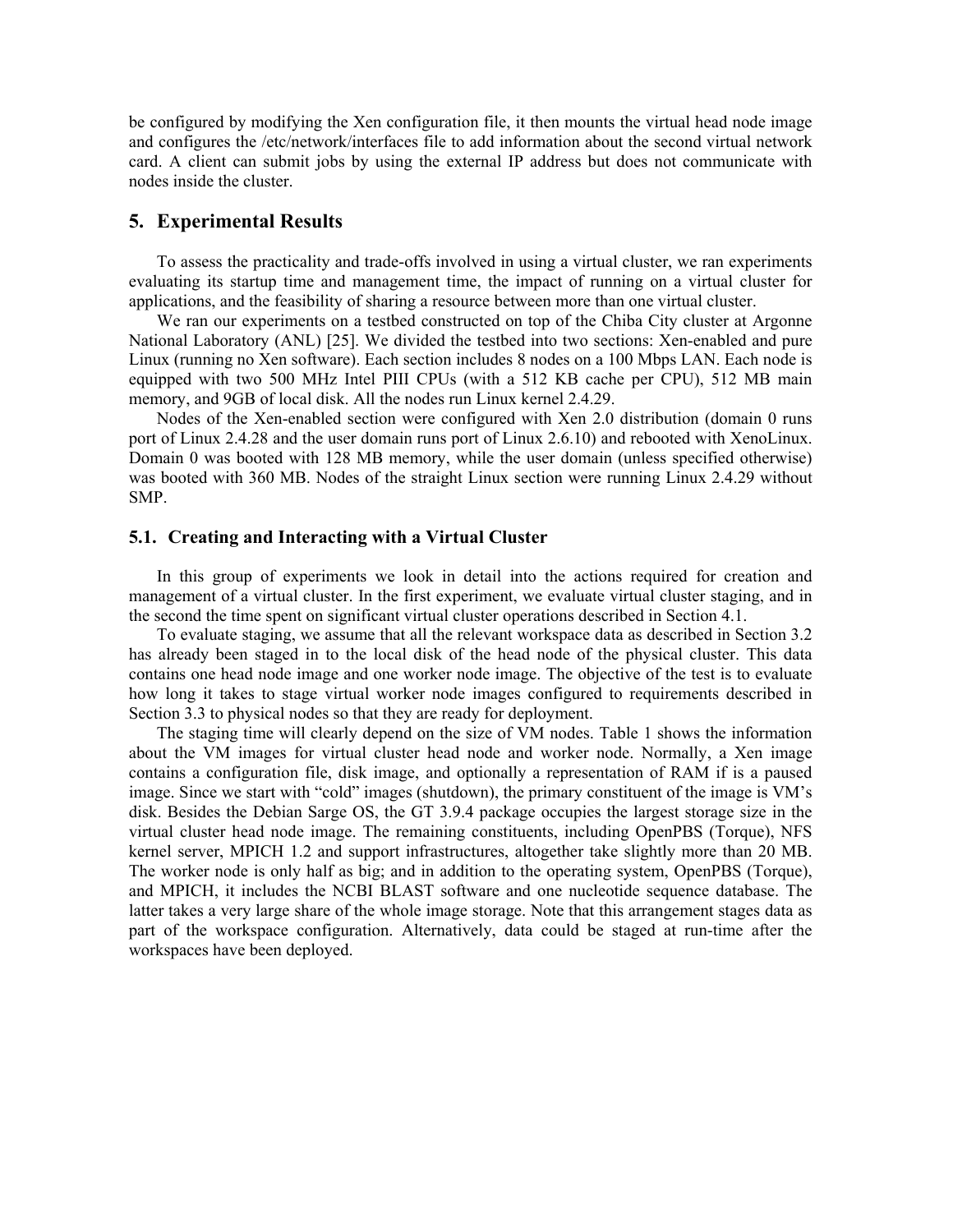**Table 1: VM image sizes** 

| <b>Node Type</b> | <b>VM Image(s) Size</b>                                                                                                       | <b>Primary VM Image Constituents</b>                                                                                                                                                                                                                                                                                        |
|------------------|-------------------------------------------------------------------------------------------------------------------------------|-----------------------------------------------------------------------------------------------------------------------------------------------------------------------------------------------------------------------------------------------------------------------------------------------------------------------------|
| Head node        | 1.1 GB file system image (140)<br>MB free space) and 200 MB swap<br>image (generated by head node<br>VW Manager on the fly)   | Debian Sarge 3.1 OS $(\sim]320 \text{ MB})$<br>GT 3.9.4 with GRAM $(\sim]312 \text{ MB})$<br>JDK 1.4.2 ( $\sim 60$ MB)<br>Apache Ant $1.6.2$ ( $\sim$ 4 MB)<br>PostgreSQL 7.4 $(\sim 10 \text{ MB})$<br>Torque (OpenPBS) $1.2.0 \le l M$ B)<br>NFS kernel server $(\sim 200 \text{ KB})$<br>MPICH 1.2 $(\sim 6 \text{ MB})$ |
| Worker node      | 550 MB file system image (50)<br>MB free space) and 200 MB swap<br>image (generated by worker node)<br>VW Manager on the fly) | Debian Sarge 3.1 OS $(\sim]320 \text{ MB})$<br>MPICH 1.2 ( $\sim$ 6 MB)<br>Torque (OpenPBS) $1.2.0 \le l M$ B)<br>BLAST month.nt database $(\sim 130MB)$                                                                                                                                                                    |

Staging is implemented as follows: a copy of the worker node image is transferred via GridFTP [24] to each physical node on which the cluster will be deployed. Then the VW Manager running on each physical node modifies the image to integrate it into the virtual cluster (modifying the NFS and PBS configurations). Similar modification has to be made to the virtual head node image (which stays on the head node of the physical cluster).

Figure 2(a) shows the staging times for different sizes of requested VW cluster. As expected, the times are dominated by transfer time and increase as the number of nodes of the virtual cluster increases. Although the transfers are started concurrently, they share the same physical link between the head node to the LAN switch, which can support a transfer rate no greater than 10 MB/sec. As the cluster size increases, the transfer rate also increases slightly because GridFTP is able to leverage several concurrent connections.

Once the virtual worker nodes are staged, cluster startup is relatively fast. Here, we measure the timings of several VW cluster operations as described in Section 4.1; the results are shown in Figure 2(b). Each of these operations simply broadcasts the operation message to physical worker nodes. The load operation cost is dominated by bringing the VM image from disk to memory  $\sim$  2.83 sec loading cost, which includes  $\sim$ 1 sec image reconstruction cost compared to  $\sim$  0.787 sec



**Figure 2: Deploying and managing a virtual cluster.**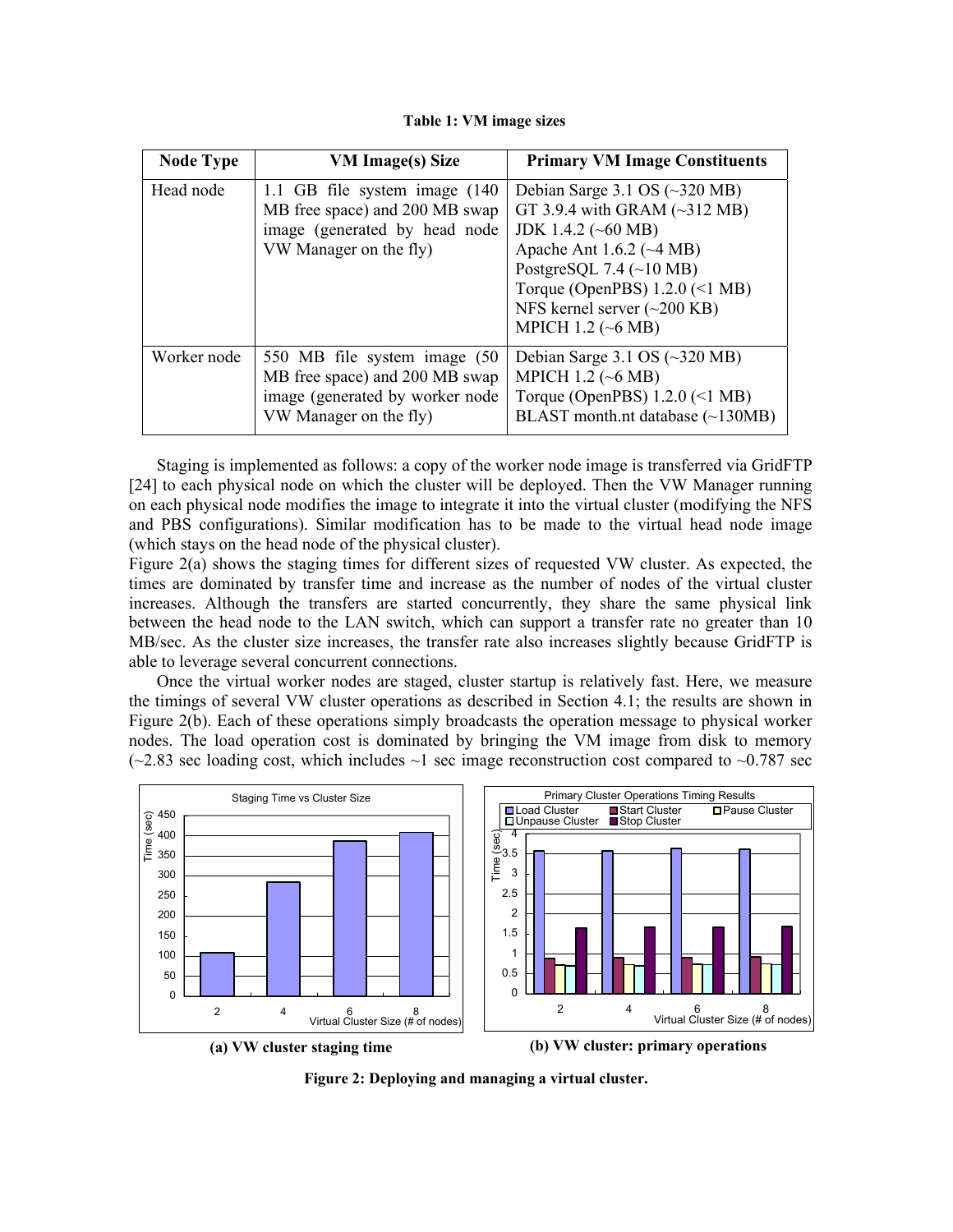communication cost). Compared with the other operations, the cost is  $\sim 0.453$  sec for start,  $\sim 0.27$ sec for pause, and  $\sim$ 1.01 sec for stop.

The staging time is currently the major component of virtual cluster startup time and takes minutes (rather than seconds as for the other operations). It could be decreased by judiciously decreasing the image size of the worker node, for example, by "caching" frequently used image components (such as the operating system) or even whole images on the worker nodes of the physical cluster. In addition, it may be advantageous to move the staging of application data to the job staging phase where it could be overlapped with other actions. We are also investigating using multicast techniques or cascading image transfers (where other nodes receive the images from other nodes) to increase the effective bandwidth of the cluster stage operation.

# **5.2. Running Jobs in Virtual Cluster**

Once a virtual cluster has been deployed, it can be used as a virtual partition and mirror a real Grid3 cluster setup, or it can be used as an execution environment for a sequential or parallel application. In this section we look into the efficiency of running a Grid3 submission engine as well as parallel MPI-based applications on a virtual partition. In our experiments we use the BLAST application [11] from the GADU project [12] as a current Grid3 workload.

## **5.2.1. Batch Submissions in a Virtual Cluster**

We first timed GT4 job submission to a virtual cluster and found little difference between real and virtual cluster. For simple job submission, the submission times to virtual cluster and real cluster were  $\sim$ 4.839 sec and  $\sim$ 4.733 sec, respectively (median of 10 tries with 0.103 and 0.986 standard deviation respectively), for jobs requiring 2 MB data stage-in, the times were  $\sim$ 27.528 sec and  $\sim$ 27.572 sec, respectively (median of 10 tries with 0.563 and 0.538 standard deviation, respectively).

We then compared the job execution time of a batch of 100 sequential BLAST jobs submitted to an 8-node virtual and a real cluster. The jobs were scheduled by the local PBS scheduler interfaced through GT4 GRAM to run on each cluster node, and all the data required for execution has already been prestaged. The results showed that the virtual cluster adds little overhead to regular cluster submissions: the median time per job for VW cluster was 24.493 sec as compared to 24.470 sec for the real cluster with 0.789 and 0.641 standard deviation respectively. Although the 360 MB memory of the virtual node is smaller than the memory of the real node (512 MB), this difference had no effect on the execution time because at  $\sim$ 140 MB the BLAST database is much smaller than the memory sizes of both the virtual and the real nodes.

# **5.2.2. Running Parallel Applications in a Virtual Cluster**

To understand the effect that using Xen will have on communication between virtual machines and therefore on execution of a data-parallel program, we ran a series of microbenchmarks, the Pallas MPI Benchmarks (PMB) [26]. The full results are available on the Web [27]. Figure 3 shows representative examples.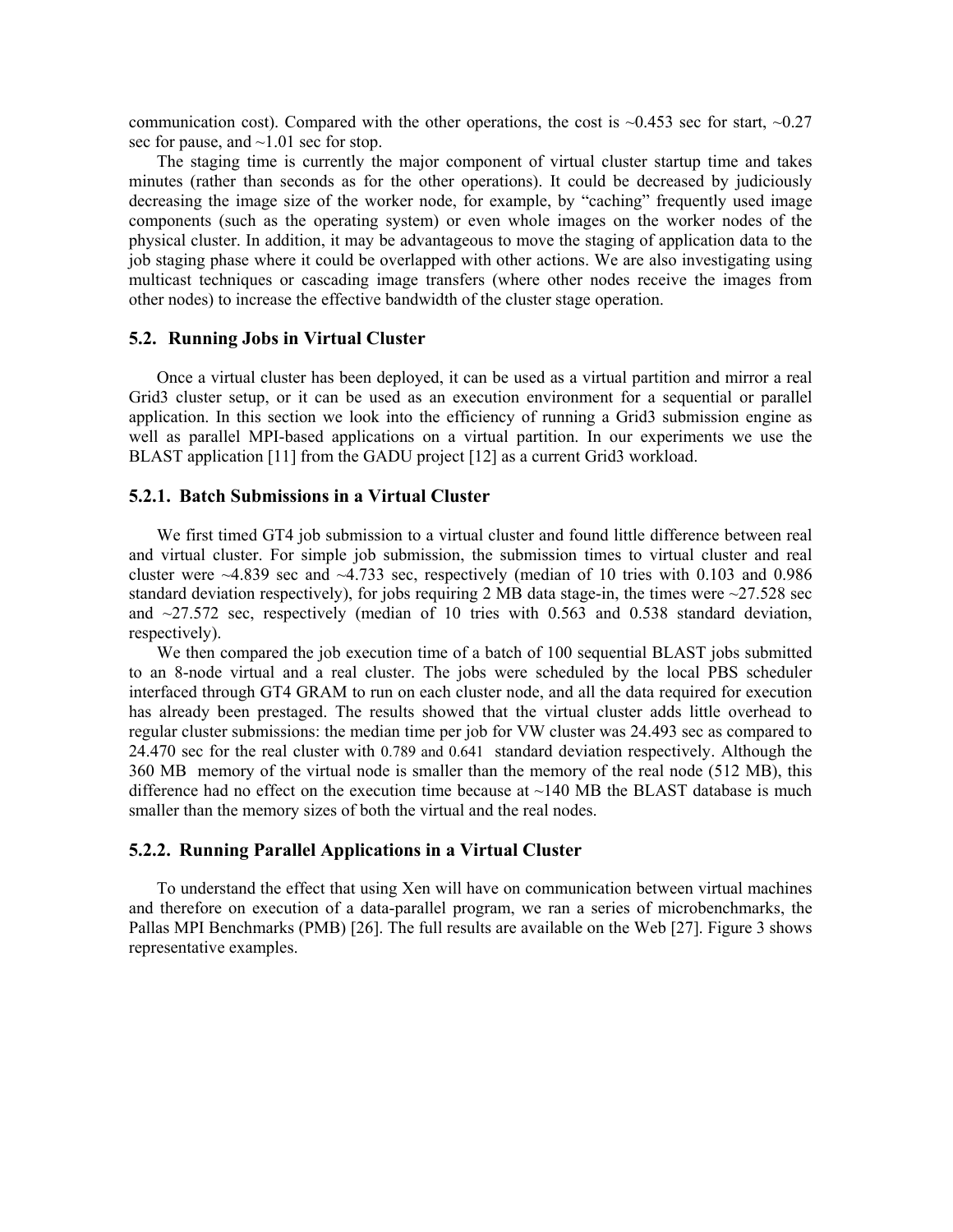



Figure 3(a) shows the difference in communication cost between the real and virtual cluster. Across all of our tests the overhead of domain 0 has been relatively stable, at most 50%, which, if present, typically decreases with message size. Some benchmarks (e.g., SendRecv) showed surprisingly "better than real" performance. The increase in communication cost of domain U over domain 0 is explained by an additional latency factor added when messages from domain U are transferred via the virtual network interface (what we will refer to as the "Xen latency").. In addition, messages waiting in the queue associated with this interface may be delayed because, in order to save on CPU cycles, Xen does not send the notification each time it receives a packet; this strategy probably contributes to occasional spikes as that visible in Figure 3(b). Overall, while we found the "Xen latency" increase to be generally reasonable, it is prone to occasional spikes that make communication expensive. Context switching between domain 0 and domain U in the noSMP case can contribute significantly to latency increase, generally exacerbates any spikes (see Figure 3(b)), and, in our experience, introduces a significant nondeterministic factor to communication. Although the "Xen latency" can be significantly improved and controlled when working with smart networking technology such as Myrinet or InfiniBand [28], the problems associated with context switching is likely to remain.

To put these experiments in context, we ran a parallel BLAST (mpiBLAST [29]) in a virtual cluster. mpiBLAST segments a BLAST database among worker nodes and uses a master-worker communication style (using send/receive and broadcast operations) to assign and collect work. We ran mpiBLAST on both 8-node virtual cluster in SMP mode and real cluster. The 130 MB nucleotide sequence database is segmented into 8 fragment databases, and each is assigned to a worker node. We use the same query (less than 1 KB) used in our batch BLAST experiment. mpiBLAST greatly speeds the BLAST search, but the communication overhead does not significantly affect virtual cluster operation: the average query time at 3.836 sec for the 8-node virtual cluster is approximately the same as the 3.815 sec for the 8-node real cluster.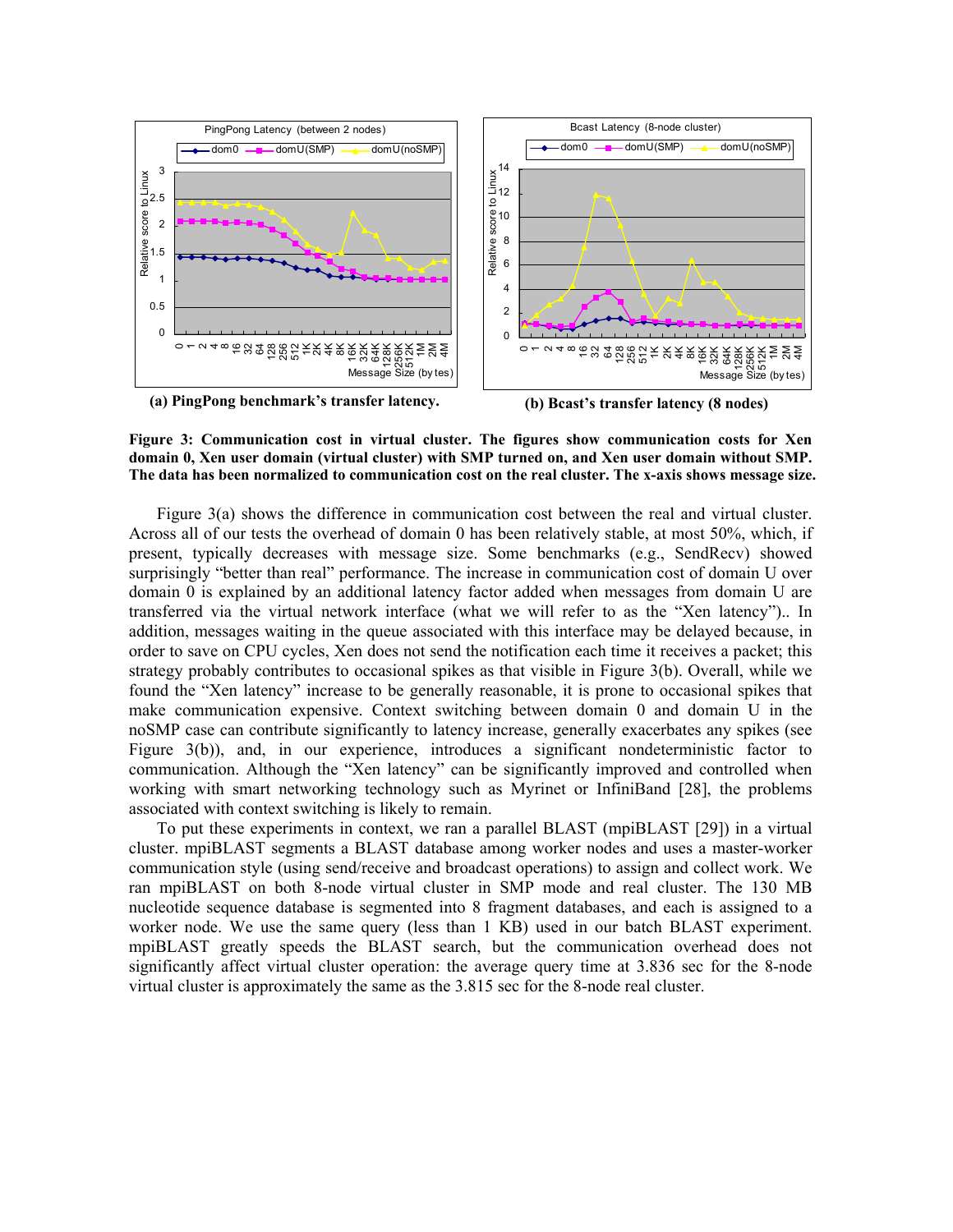#### **5.3. Multiple Virtual Clusters**

Our final experiment examines what happens if two virtual organizations share the same CPU and memory resources on a cluster, that is, if more than one virtual cluster is deployed on the same nodes of one physical cluster.

To examine the issue, we deployed two 8-node virtual clusters on 8 physical cluster nodes so that each physical node is running one VM from each virtual cluster. In order to ensure that the two VMs "fit" equally well into the physical memory of the node, we configured the VMs with 180 MB of memory (unlike in the previous experiments where they were configured with 360MB memory). We then repeated the experiment from Section 4.2.1 on the cluster.

We first ran this experiment in noSMP mode (test 1); this deployment configuration forces two VMs (one from each virtual cluster) to compete for one CPU resource (leaving the other CPU on the node unused). For comparison, we reran this experiment in SMP mode (test 2) such that we pinned one VM from each virtual cluster to one of the two CPUs on every node.

Table 2 shows the average job execution time results for both testing scenarios. We observe that the time is more than twice as long when two virtual nodes compete for the same CPU: since BLAST is CPU intensive, this overhead is due to context switching. Further, BLAST performance in test 2 ( $\sim$ 44.289 sec) is worse than BLAST performance in Section 4.3.2 ( $\sim$ 24.493 sec). We hypothesized that this result was due to configuring the VMs with less memory -- BLAST is memory intensive, and when the database sequence is too big to store in memory, the performance deteriorates -- and we confirmed this hypothesis by rerunning the experiment in Section 5.2.1 with VM configured in the same way.

|  |  |  |  |  |  | Table 2: BLAST execution on competing and noncompeting virtual clusters |
|--|--|--|--|--|--|-------------------------------------------------------------------------|
|--|--|--|--|--|--|-------------------------------------------------------------------------|

| <b>Metrics</b>         | Test 1               | Test 2     |
|------------------------|----------------------|------------|
| Median time per job    | $109.39 \text{ sec}$ | 44.289 sec |
| <b>Stand Deviation</b> | 5 09                 | L064       |

These results point to the fact that running more than one virtual cluster on the same physical cluster partition can be costly. While we can map different VMs to different available CPUs on the node, reducing the available memory can significantly reduce the performance of memory intensive applications.

# **6. Conclusions and Future Work**

We have described how clusters of virtual machines can be used to provide on-demand customized execution environments in the Grid for nontrivial environments. A cluster configuration, such as the Grid3 environment described here, can be defined and configured ahead of time and then easily deployed based on need as a ready-to-go "computation capsule." A comparison of running both parallel and batch applications on such clusters shows that it can be done with relatively small overhead.

Barring staging time, such deployment is independent of cluster size and is not a costly operation -- a cluster can be set up in a matter of a few seconds. The price of the on-demand availability of arbitrary configurations, including the operating system, translates primarily into the time of staging arbitrary VM images to worker nodes. This time can be flexibly reduced by making the VM images less arbitrary (i.e., caching image parts on worker nodes as discussed in Section 3.2) or hidden by overlapping staging with execution, as is commonly done today for job execution.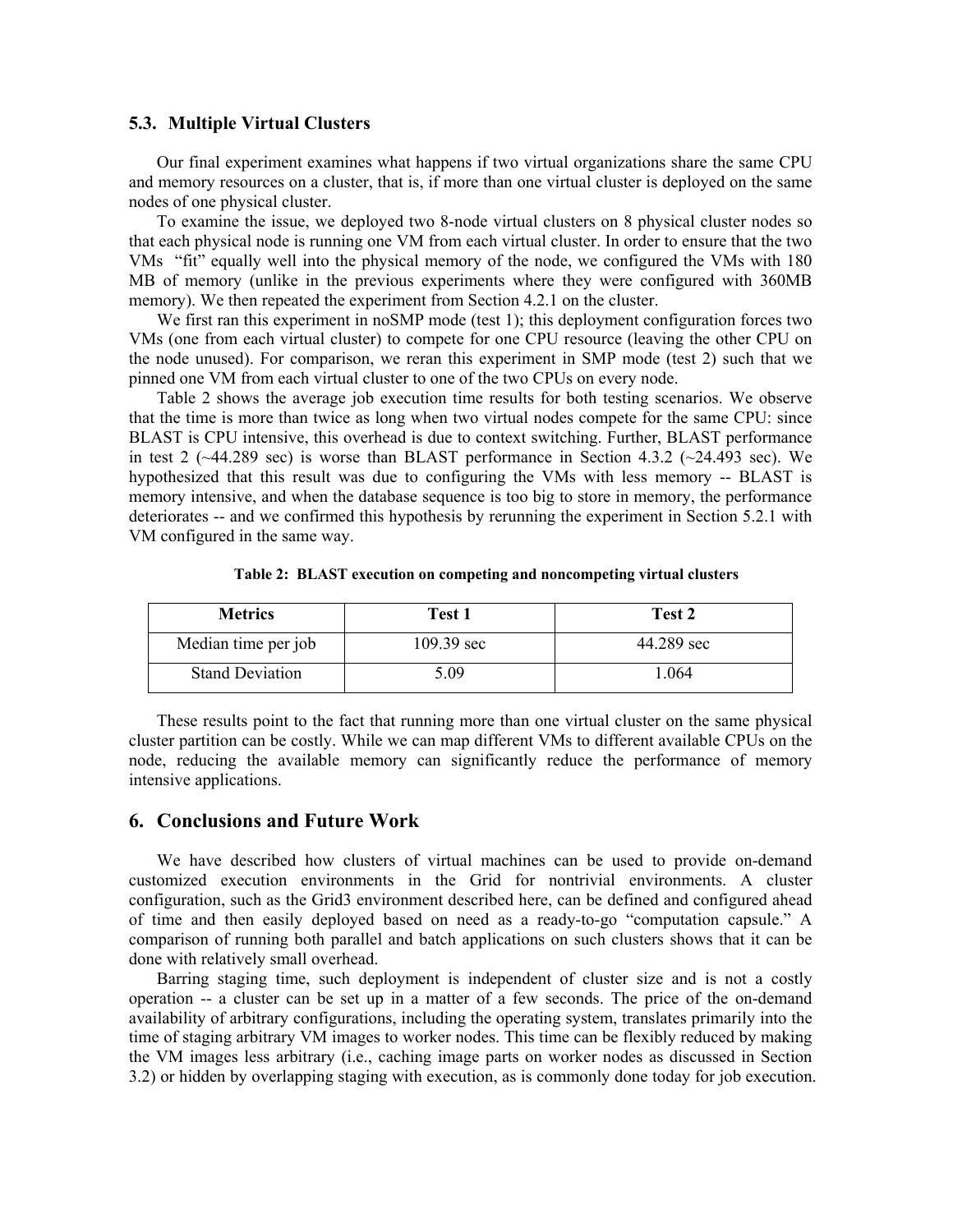Still, the cost of virtual cluster deployment and management probably justifies the expectation that they may be used on a VO level for large groups of short jobs (therefore requiring job management infrastructure inside a cluster) as well as for single long-running jobs. As expected, the cost of running batch jobs in a virtual cluster, such as is common for a Grid3 workload, was very acceptable. Fully understanding its effect on data-parallel applications however, will require more investigation.

While our work gives some answers to the trade-offs involved in evaluating the use of virtual clusters, we realize that more work will have to be done to examine these trade-offs in detail, especially in view of the constantly changing technology. In addition to issues of efficiency tradeoffs, issues of migrating virtual clusters or their use in load balancing and improving response are still unaddressed.

# **Acknowledgments**

We acknowledge the help of Mike Wilde and Doug Scheftner for helping us configure a Grid3 cluster and for helping us select and install Grid3 applications. We also thank Rick Bradshaw for assistance with the Chiba City cluster testbed at Argonne. This work was supported in part by the Mathematical, Information, and Computational Sciences Division subprogram of the Office of Advanced Scientific Computing Research, SciDAC Program, Office of Science, U.S. Department of Energy, under Contract W-31-109-ENG-38.

# **References**

- 1. Foster, I. and others. *The Grid2003 Production Grid: Principles and Practice*. in *IEEE International Symposium on High Performance Distributed Computing*. 2004: IEEE Computer Science Press.
- 2. *Open Science Grid (OSG)*: http://www.opensciencegrid.org/.
- 3. Foster, I., C. Kesselman, and S. Tuecke, *The Anatomy of the Grid: Enabling Scalable Virtual Organizations.* International Journal of Supercomputer Applications, 2001. **15**(3): p. 200-222.
- 4. Chase, J., L. Grit, D. Irwin, J. Moore, and S. Sprenkle, *Dynamic Virtual Clusters in a Grid Site Manager.* accepted to the 12th International Symposium on High Performance Distributed Computing (HPDC-12), 2003.
- 5. Meyer, R.A. and L.H. Seawright, *A Virtual Machine Time Sharing System.* IBM System Journal, 1970. **9**(3): p. 199-218.
- 6. Sugerman, J., G. Venkitachalan, and B.H. Lim. *Virtualizing I/O devices on VMware workstation's hosted virtual machine monitor*. in *USENIX Annual Technical Conference*. 2001.
- 7. Barham, P., B. Dragovic, K. Fraser, S. Hand, T. Harris, A. Ho, R. Neugebar, I. Pratt, and A. Warfield. *Xen and the Art of Virtualization*. in *ACM Symposium on Operating Systems Principles (SOSP)*.
- 8. Figueiredo, R., P. Dinda, and J. Fortes. *A Case for Grid Computing on Virtual Machines*. in *23rd International Conference on Distributed Computing Systems*. 2003.
- 9. Keahey, K., K. Doering, and I. Foster. *From Sandbox to Playground: Dynamic Virtual Environments in the Grid*. in *5th International Workshop in Grid Computing*. 2004.
- 10. Keahey, K., I. Foster, T. Freeman, X. Zhang, and D. Galron, *Virtual Workspaces in the Grid.* ANL/MCS-P1231-0205, 2005.
- 11. *BLAST*: http://www.ncbi.nlm.nih.gov/BLAST/.